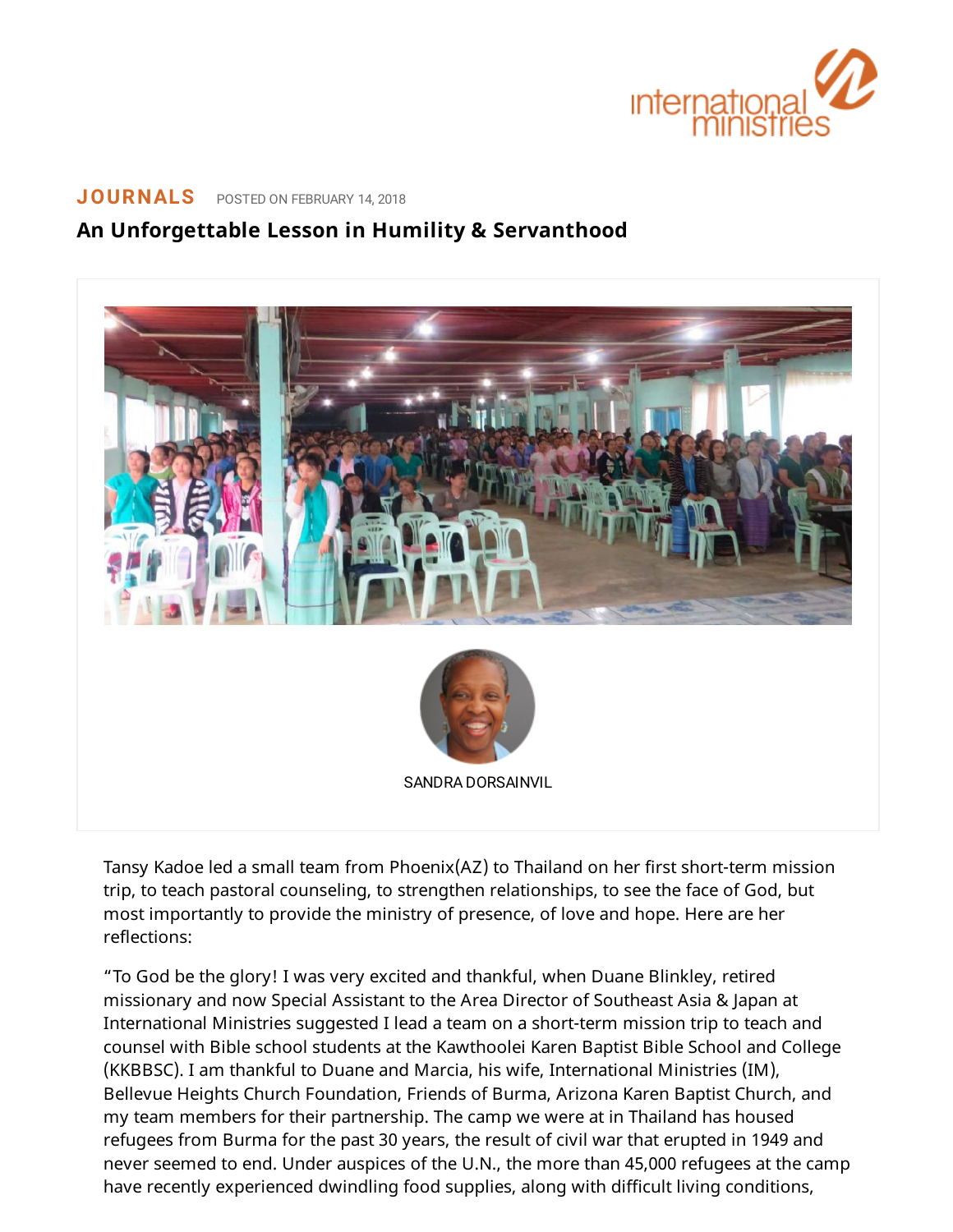limiting freedom in speech, movement, association, visitation, etc. Amidst these restrictions, KKBBSC is engaging in the Kingdom work, spreading and living out the good news and values of God's Kingdom. For the 2017-2018 academic year, a total of 475 students enrolled in the Karen Theological Study, Bachelor of Theology, Master of Divinity, and Master of Art in Religious Education programs. The faculty and staff number 47. The KKBBSC is in charge of two day care centers for 101 students (grades K-12). These students are either orphans or children from remote areas seeking education.





As soon as our small team arrived at KKBBSC, we attended the morning chapel and were greeted with an angelic choir that immediately warmed our hearts. We were assigned to teach counseling principles, concepts and techniques to the final-year students of the Karen Theological Study program. The students grasped very quickly all we were teaching, which brought more depth to the many role plays we facilitated on a daily basis. We were on a sacred ground with the students. We appreciated their willingness to embrace vulnerability and learning to participate in the healing ministry. We laughed and cried together. Their hearts met ours; we could not help but fall in love with them. Many KKBBSC students come from non-believing families. They often face harsh treatment from their loved ones for choosing Christian faith. Yet, many expressed the desire to be missionaries in their homes and surrounding villages.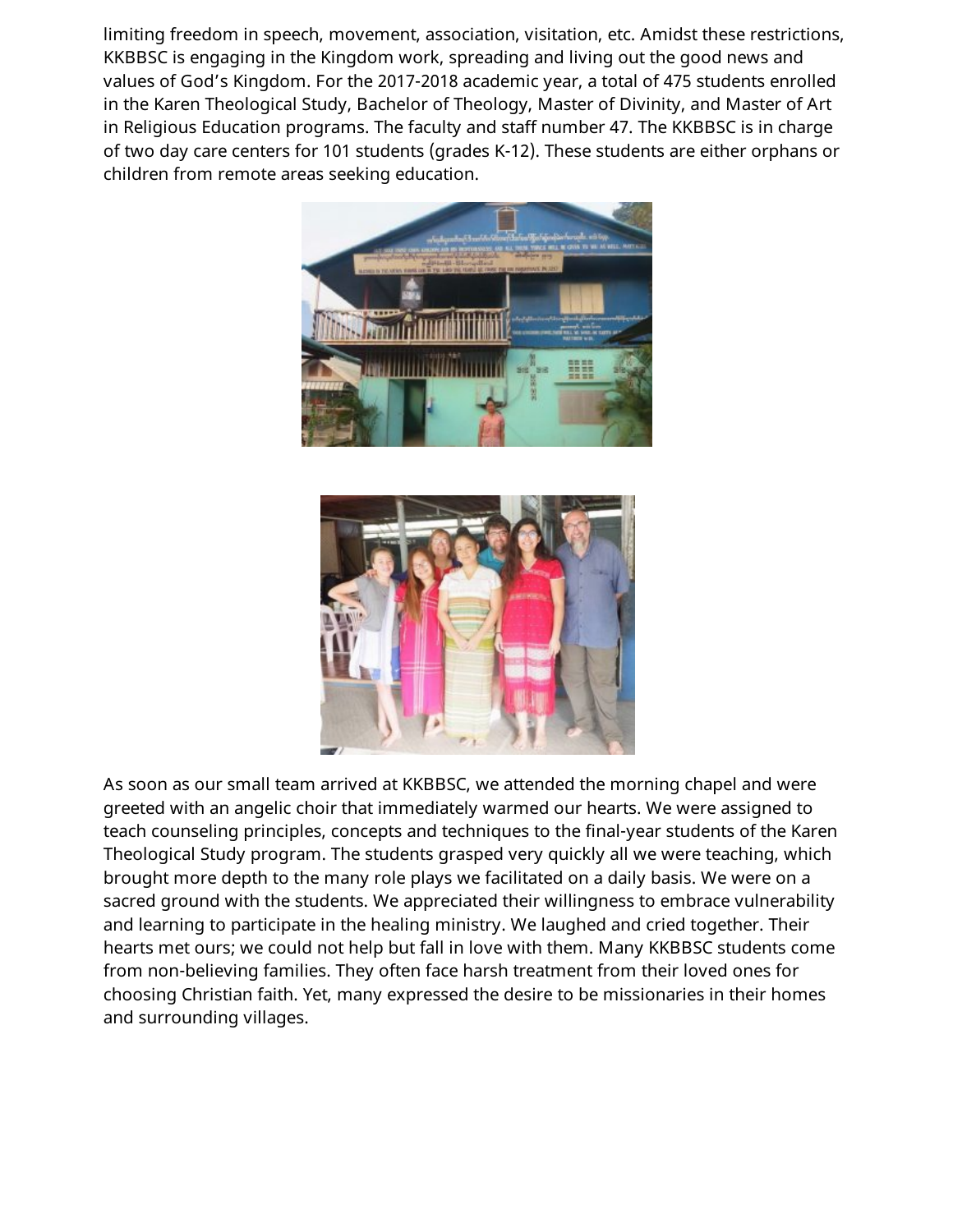

In a recent conversation, someone asked me, "Metaphorically speaking, if your trip were likened to a choir, what was the leitmotif that harmonized everyone in an angelic melody?" The words that immediately came to mind were "**sacrificial giving**." Everywhere I looked, I saw overwhelming evidences of sacrificial giving beyond their means – so radical that it might be hard for some of us to comprehend. Here are some examples:

- All teachers at KKBBSC are volunteers. Many of them forego a more comfortable lifestyle and paid job opportunities elsewhere (i.e. U.S., Canada, etc.). They choose to serve, and in doing so, are separated from their loved ones, such as spouses and children.
- In receiving us as guests, they take tremendous risks as there is a prohibition of freedom of movement in the refugee camp. I asked one of the teachers, "Why take the risks? Or why not pick and choose whom you will receive, to weed out not-so-helpful guests?" This was his answer, "Hospitality is our ministry."
- I truly felt that everyone I crossed paths with would give us the shirts off their backs. And they did. We were fed with good food, nicely arranged in small bowls. Yet in the same building, only a few steps away from us, the staff and teachers ate nothing but rice, fermented fish paste, and vegetables.